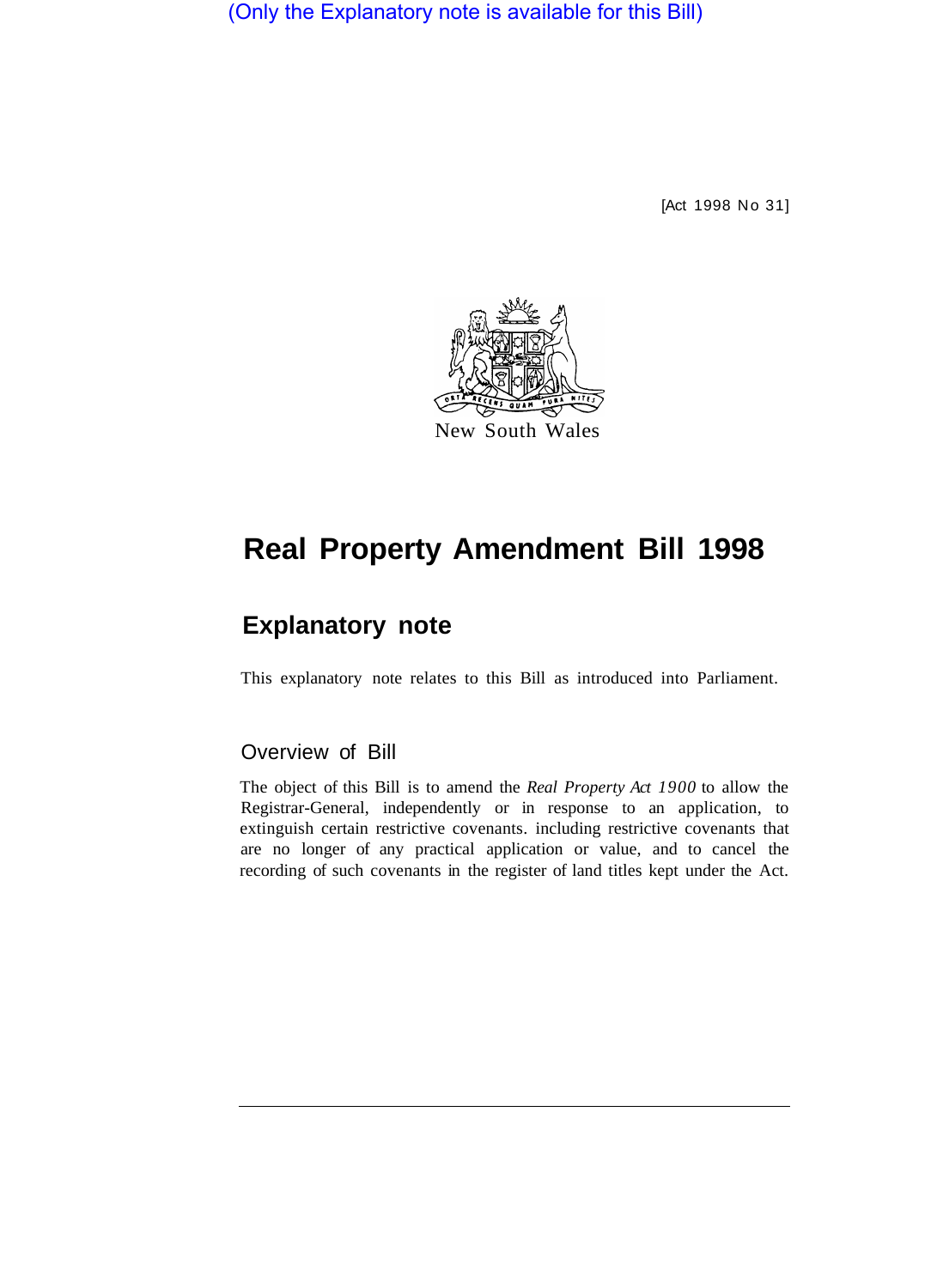Explanatory note

# Outline of provisions

**Clause 1** sets out the name (also called the short title) of the proposed Act.

**Clause 2** provides for the commencement of the proposed Act on a day or days to be appointed by proclamation.

**Clause 3** is a formal provision giving effect to the amendments to the *Real Property Act 1900* set out in Schedule 1.

#### **Schedule 1 Amendments**

#### **Extinguishment of restrictive covenants**

A restrictive covenant is an express or implied obligation, originating in an instrument, to refrain from using land in a particular way or to refrain from doing a particular thing on or in relation to land.

Schedule 1 amends the *Real Property Act 1900* to empower the Registrar-General to extinguish certain restrictive covenants, including restrictive covenants that are no longer of any practical application or value. The amendments create a procedure, including court action, to protect the interests of those with the benefit of a restrictive covenant.

**Schedule 1 [21]** inserts a new Part 8A in the *Real Property Act 1900.* The provisions of that Part are as follows:

#### **Part 8A Extinguishment of restrictive covenants**

#### **Division 1 Preliminary**

Proposed section 81 defines terms used in the proposed Part, including *building materials covenant, fencing covenant* and *value of structures covenant*, the three types of restrictive covenants in relation to which an application for extinguishment can be made.

#### **Division 2 Applications to have restrictive covenants extinguished**

Proposed section 81A provides that a person who is the registered proprietor of land that is subject to the burden of a building materials covenant. fencing covenant or value of structures covenant, that has been in effect for 12 years or more, can apply to the Registrar-General for the extinguishment of the restrictive covenant.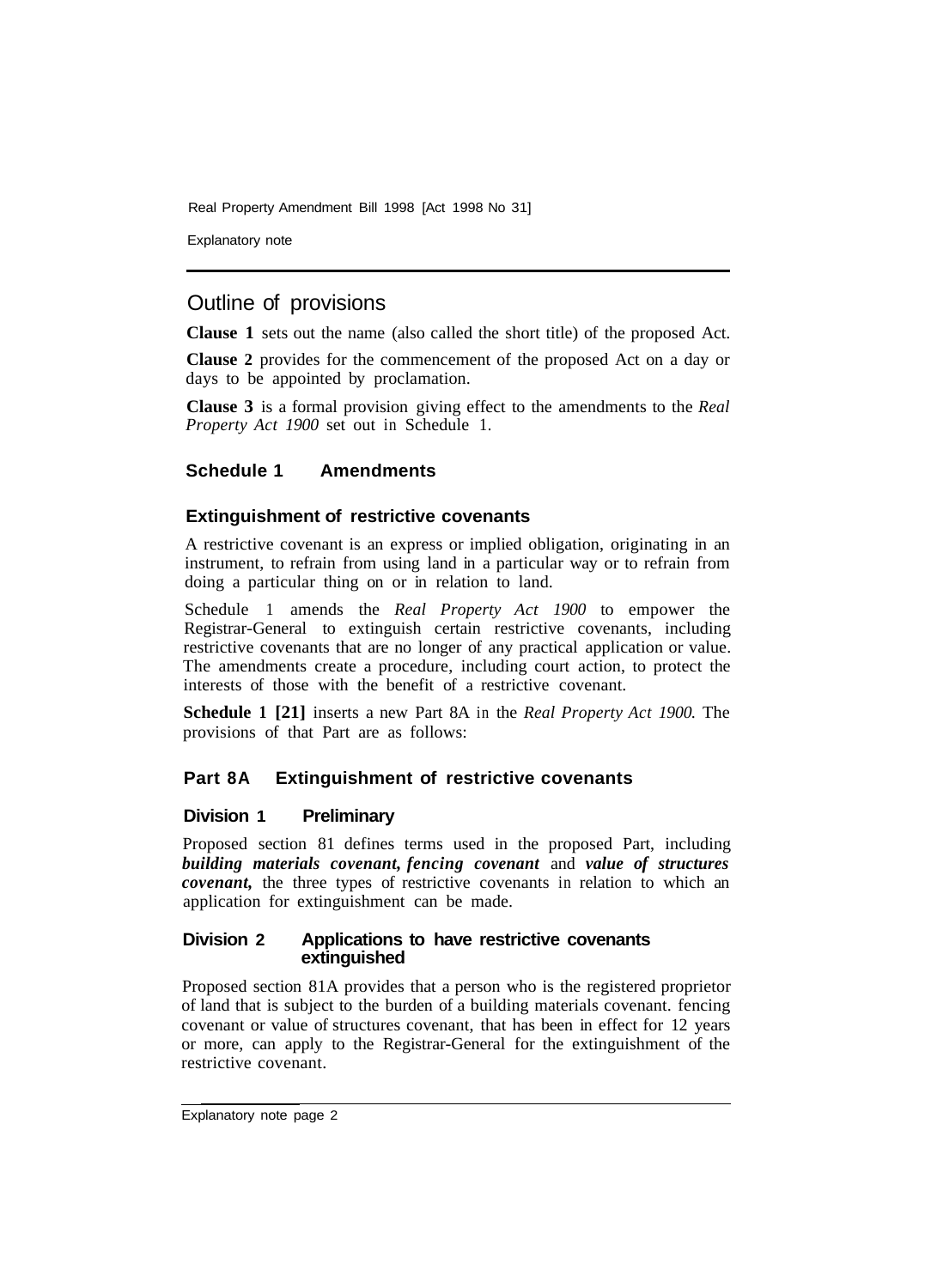Explanatory note

Proposed section 81B empowers the Registrar-General to ask for further information to support an application.

Proposed section 81C empowers the Registrar-General to reject an application for extinguishment without going through all the procedures in proposed Part 8A if, in the opinion of the Registrar-General, the relevant restrictive covenant is not a building covenant, fencing covenant or value of structures covenant or is less than 12 years old.

#### **Division 3 Right to be notified of proposed extinguishment of restrictive covenant**

Proposed section 81D sets out the persons who have a right to receive written notice of any application to extinguish a restrictive covenant. These include every person who has a registered or equitable interest in the land benefited by the restrictive covenant and every person who has the right to release, vary or modify the restrictive covenant or to consent to such release, variation or modification.

Proposed section 81E sets out the form of notice that must be given to those interested persons, informing them of the making of an application for extinguishment of the restrictive covenant by another person. That notice must inform the interested person of the person's right to object to the proposed extinguishment, by lodging a caveat against the grant of the application within a specified time.

Proposed section 81F sets out the minimum time to be allowed for such a person to lodge a caveat, that is, the time during which the application will not be determined.

Proposed section 81G sets out the way in which a notice of an application is to be served. Generally, service is to be in person or by registered post, but the Registrar-General may give notice by way of a newspaper advertisement if certain conditions are satisfied.

Proposed section 81H allows the Registrar-General to direct the person who made the application for extinguishment to meet the obligations relating to the giving of notice that the proposed Division imposes on the Registrar-General. The Registrar-General may reject the person's application if the person does not notify all interested persons in the appropriate way.

## **Division 4 Extinguishment of restrictive covenants**

Proposed section 81I sets out the circumstances in which the application may be granted. namely, if the application was properly made, appropriate notice was given and no caveat was lodged within the required time.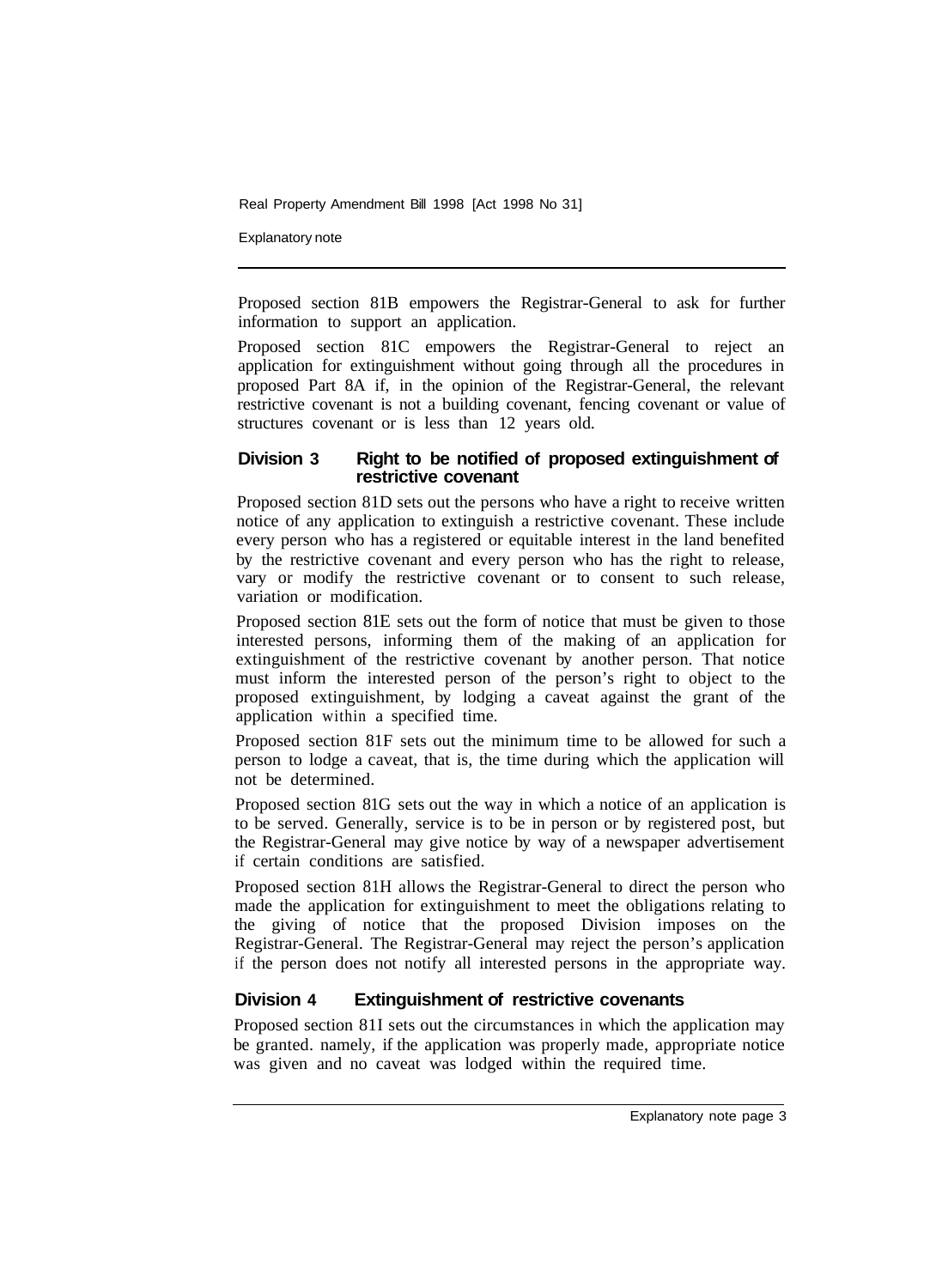Explanatory note

Proposed section 81J provides that the Registrar-General may extinguish a restrictive covenant without receiving an application if the restrictive covenant is of no practical value or practical application or in other specified circumstances.

Proposed section 81K provides for the Registrar-General to cancel the recording in the Register of any restrictive covenant that he or she has decided to extinguish. A restrictive covenant is taken to have been extinguished when that recording is cancelled.

Proposed section 81L provides that if a restrictive covenant is extinguished it is not enforceable.

#### **Caveats against extinguishment of restrictive covenants**

Provisions are also inserted in the *Real Property Act 1900* to enable a person to lodge a caveat prohibiting the extinguishment of a restrictive covenant if the person has a registered interest, or claims to be entitled to any equitable estate or interest, in land benefited by the restrictive covenant or has a right to release, vary or modify the restrictive covenant or to consent to that release, variation or modification.

The proposed amendments will result in an application for the extinguishment of a restrictive covenant being dealt with in a similar way to other types of applications, such as primary applications, possessory applications and applications for the cancellation of easements, that are publicised before being granted and the grant of which can be prevented by the lodgment of caveats.

**Schedule 1 [2]** provides for the lodgment of caveats prohibiting the Registrar-General from granting an application to extinguish a restrictive covenant.

**Schedule 1** [4] requires the Registrar-General to notify any person who has made an application for the extinguishment of a restrictive covenant that a caveat has been lodged against the extinguishment of the covenant.

**Schedule 1 [5]–[11]** specify that the effect of a caveat lodged under proposed section 74F (4B) is that the Registrar-General cannot extinguish any restrictive covenant to which the caveat relates.

**Schedule 1 [13]** deals with the lapsing of caveats on the application of the person who made the original application for the extinguishment of the restrictive covenant.